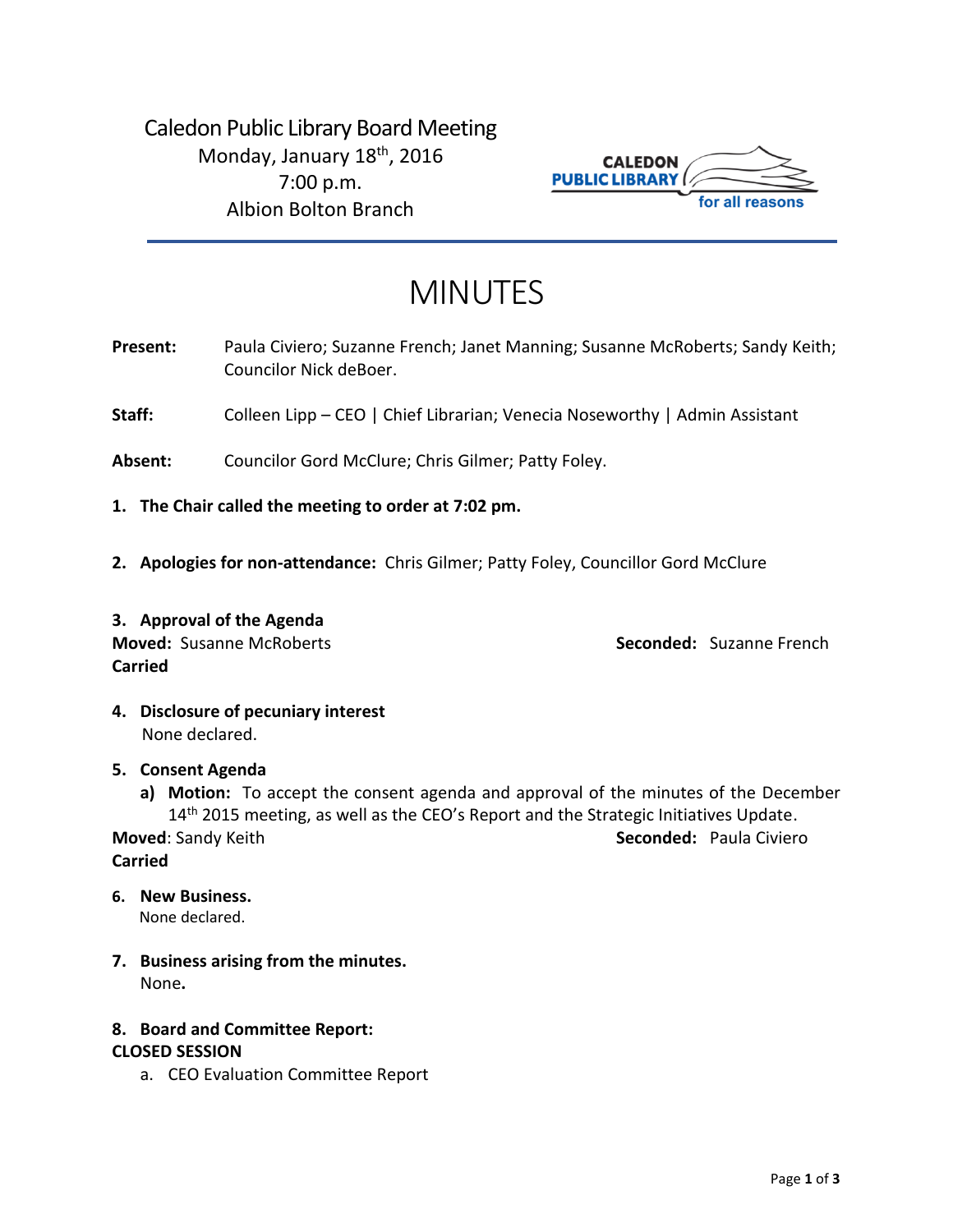That the Board move to Closed Session under Section 16.1 (4) (b) of the Public Libraries Act to discuss personal matters about an identifiable individual. **Moved:** Councilor Nick deBoer **Seconded:** Sandy Keith **Carried.** Time: 7:15 p.m.

That the Board return to an Open Session under Section 16.1 (4) (b) of the Public Libraries Act to discuss personal matters about an identifiable individual. **Moved**: Susanne Roberts **Seconded**: Suzanne French **Carried.** Time: 7:20 p.m.

CEO Evaluation Committee Report. **Moved:** Sandy Keith **Seconded**: Paula Civiero That the report be received. **Carried.**

#### **9. Staff Reports**

**a. Treasurer's Report** – Colleen Lipp presented the Treasurer's Report and Financial Statements.

**Motion**: To accept the Treasurer's Report as presented.

**Moved:** Sandy Keith **Seconded:** Suzanne French **Carried**.

**b. Quarterly Performance Measures and Statistics**

**Motion:** To accept the 2015 Q4 Performance Measures and Statistics. **Moved:** Nick deBoer **Seconded:** Suzanne French **Carried.**

#### **c. Belfountain Branch Hours – Mid Project Report**

**Motion**: That the Caledon Public Library Board receive the Belfountain Branch Hours – Mid Project Report.

**Moved: Paula Civiero <b>Seconded:** Sandy Keith **Carried.**

#### **d. Operational Policy Report**

**Motion:** That the Caledon Public Library Board receive and adopt the revised Operational Policy pending minor corrections to the overdue notification process. **Moved:** Suzanne French **Seconded:** Sandy Keith **Carried.** 

#### **10. Board Development**

## **a) Leadership by Design – Module 10 Annual Report**

Colleen Lipp provided an on screen overview of Module 10 Annual Report. Colleen has set